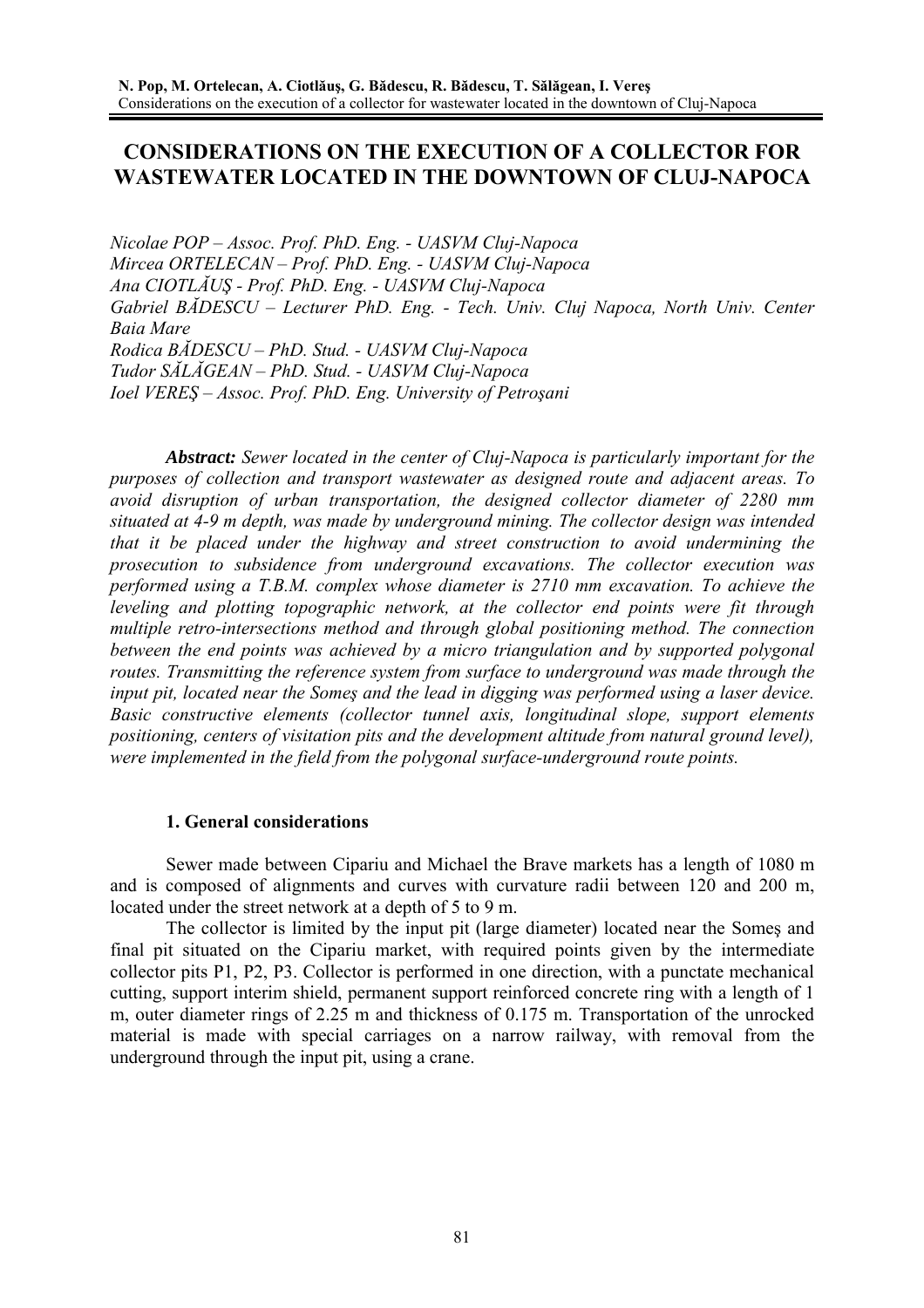

#### **2. Material and method**

 To achieve homogeneous coordinate system from the start to end point of the collector, was made a supported polygonal route (Fig. 2), with forced centering, starting from the final point of the work 28 to the point 4 located on a metal pillar placed in the collar pit.

 Azimuth, zenith and the distances observations were performed with a 610 Sokkia total station and two prisms placed on tribrach with optical plummet and for checking the surface stability was used Trimble DiNi12.

 Observations processing and coordinates calculation were made according to the speciality literature [1], obtaining from processing unclosures that were within the tolerances. In the design and implementation of wastewater collector, manufacturer requested a local coordinate system with the X axis direction on advance of the work, and Y axis to the east.

 Reference system transmission from surface to underground was made through the starting pit, using a direct sight of the point 4, situated on a pillar located on the pit collar, to the point 7005 located on the console side of the collector (Fig. 3 ).





Fig.<sub>3</sub> a) Console mounting, b) Station location on the console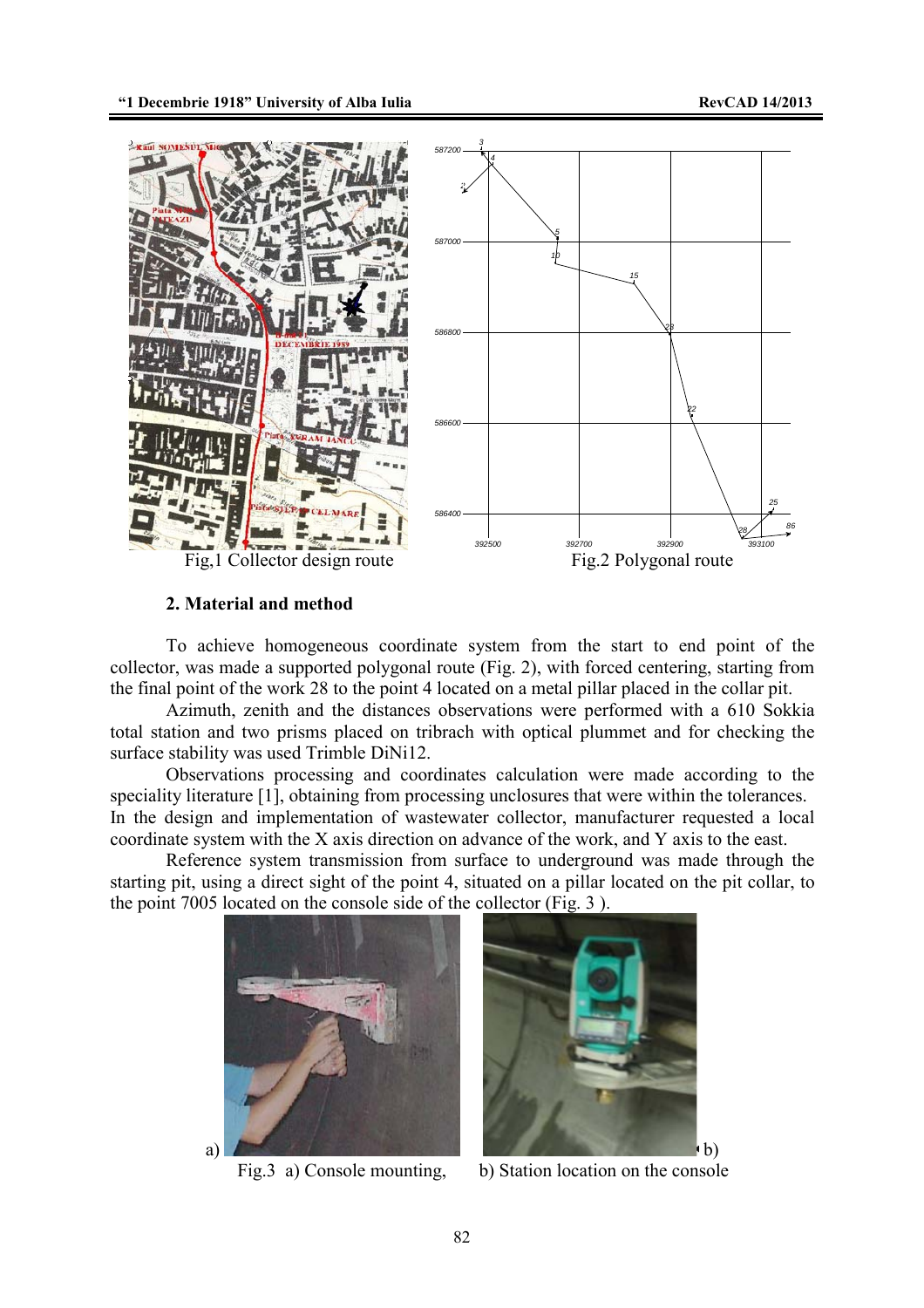The method used for transmitting the reference system underground, other than the methods known in mining topography [2], could be used because of large diameter input pit  $(D = 10 \text{ m})$  and small design depth  $(h = 7.2 \text{ m})$ . Reference system materialization in the underground was made through the group of stable points 7005, 7043, 7079 rigorously materialized with equal size console.

 Note that the reference system transmission from the surface to underground was made simultaneously both for planimetry and for leveling using the polar method for planimetry and the trigonometric leveling method for leveling.

 Accuracy of altimetry transmission is given by the average square error for determining the level difference "h" given by:

$$
m_h = \sqrt{\left(t g \varphi\right)^2 m_D^2 + \left(\frac{D}{\cos^2 \varphi}\right)^2 \left(\frac{m_\varphi}{\rho}\right)^2}
$$

Where:

φ – the measured vertical angle;

 $m_D$  – distance measurment error ( $m_D$ - 2 mm)

 $m_{\phi}$  – angle measurment error (m  $_{\phi}$ =15<sup>cc</sup>)

ρ – conversion factor from seconds to radians.

The underground topographic works consisted of:

- 1. Realization of the underground support network and materialization of a new stable point group after advancing the working front with 300-500 m;
- 2. Positioning the collector axis laser device;
- 3. Materialization direction laser spot;
- 4. Extension the direction and correction of directions;
- 5. Final positioning the support rings.

1. Underground network was done by a forward-backward polygonal route on the same route. In order to reduce working time first were measured the left and right angles of the polygonal route, so we had control on orientations and coordinates. Relations are those known from the closed polygonal route, except the coordinates compensation which is made only in the first tour.

2. The laser was positioned in a metal collector axis, shown in Figure 4, with the help of a device which has a toric leveling bubble (Figure 5).



Fig.4 Device for the laser positioning Fig.5 Positioning the laser support

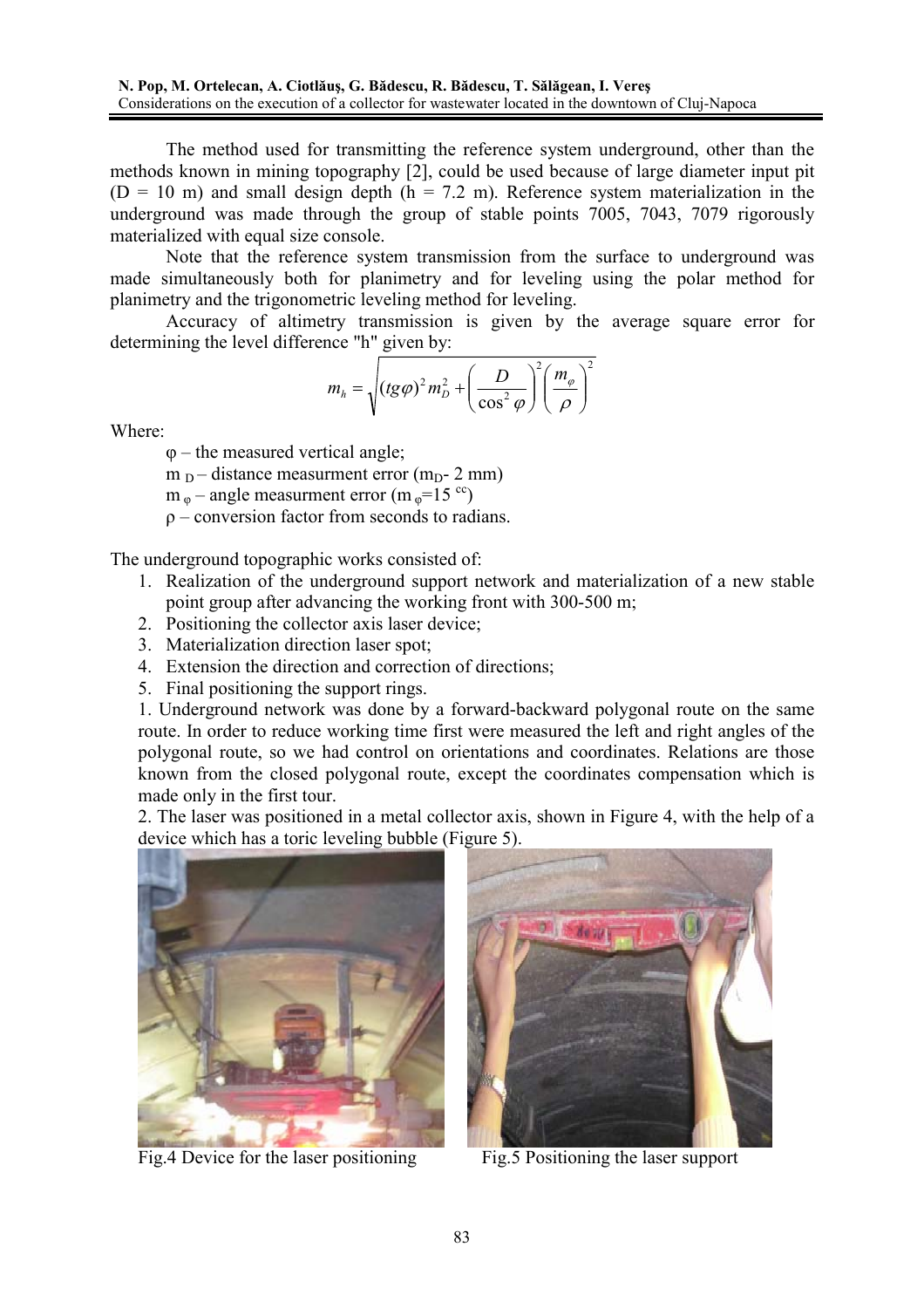3. Direction materialization is realized with the help of three lead wires located in the ceiling of the collector, as follows: a string to a clearance of 20-50 cm from the laser, a second plummet to about 5 m and the third wire at 5 m behind the cabin of T.B.M.

For positioning the wire steering, the total station is placed in place of the laser (fig.





Fig.6.Positioning the total station in the work axis Fig.7.Positioning the topographic points

 Check the designed direction, giving visas to two or three points behind, after which are positioned the topographic points (fig.7) which materializes the extension direction [3].

 Materialization of the topographic points is made with permanent topographic marks placed in the ceiling of the mining work.



Fig.8 Laser targeting Fig.9 Slope checking

With the steering wire is guided the laser spot, which must intersect the three lead wires. To check the laser spot declivity, it is measured the height from the laser radius to the ceiling collector.

4. With advancing the working front, the laser spot increases in diameter and 10 mm when the diameter overcomes 10 mm is required repositioning the laser support. When the laser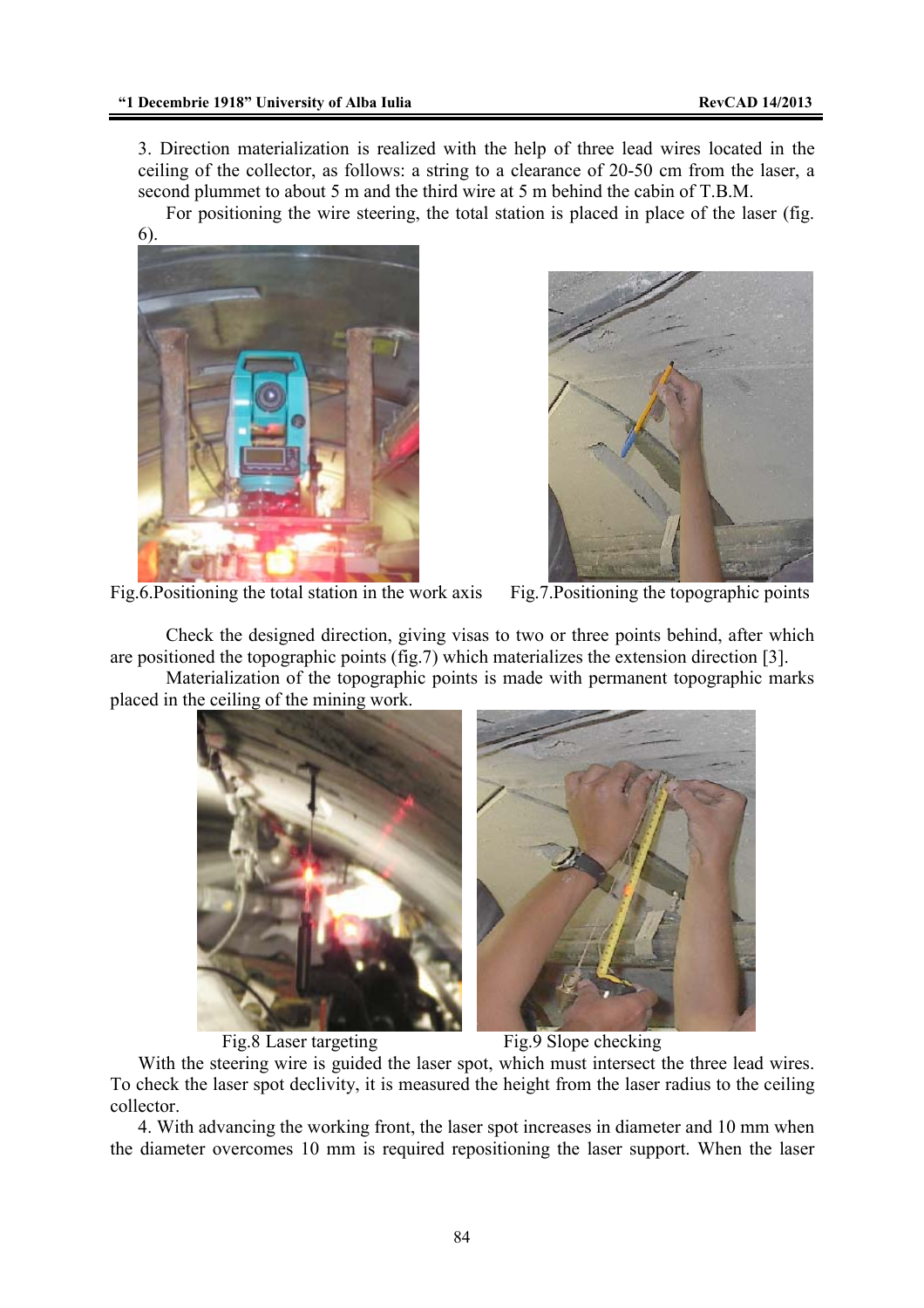spot size overcomes the target size (Fig. 10), located in TBM's cabin, pass the correct direction.



Fig.10 Positioning the TBM's direction target

5. The concrete ring position for the final sponsoring is determined from the poligonal route points and these are verified, with the designed position on the digital plan of scale 1:200.

#### **3. Results and discussion**

The lifting network from the surface, is made from the starting point to final point of the collector, behind the planimetric and altimetric details of the road network, on which was designed the sewage collector axis.

Also, from the lifting network were traced the cutting pits centers and intermediate pits.

For a better precision at the surface longitudinal profile drawing, from the starting point to the final point of the work, beasides the tachimetric measurments with the total station was also performed a middle geometric levelling route using a Trimble DiNi12 level.

For the reference system transmission on a vertical pit, direct targeting from the surface to the underground offers a better precision for the collector orientation than then known classical methods.

For the altitudes transmission from the underground was used the trigonometric leveling and the transmission error has been computed with the previous presented relation:

$$
m_h = \pm \sqrt{\left(tg(35.5695)^2 * 2^2 + \left(\frac{11.52}{0.719}\right)^2 \left(\frac{15}{636620}\right)^2\right)} = 1.4 \text{mm}
$$

The error is millimetric for which is accepted the trigonometric method for the undergroud altitudes transmission.

Positioning the underground characteristic points (points of entry and exit from the curve, laser device placement points) will be made from the group of stable points, placed on the console or in the work axis.

From characteristic points of the curves are calculated the trace elements between curves and intermediate pit.